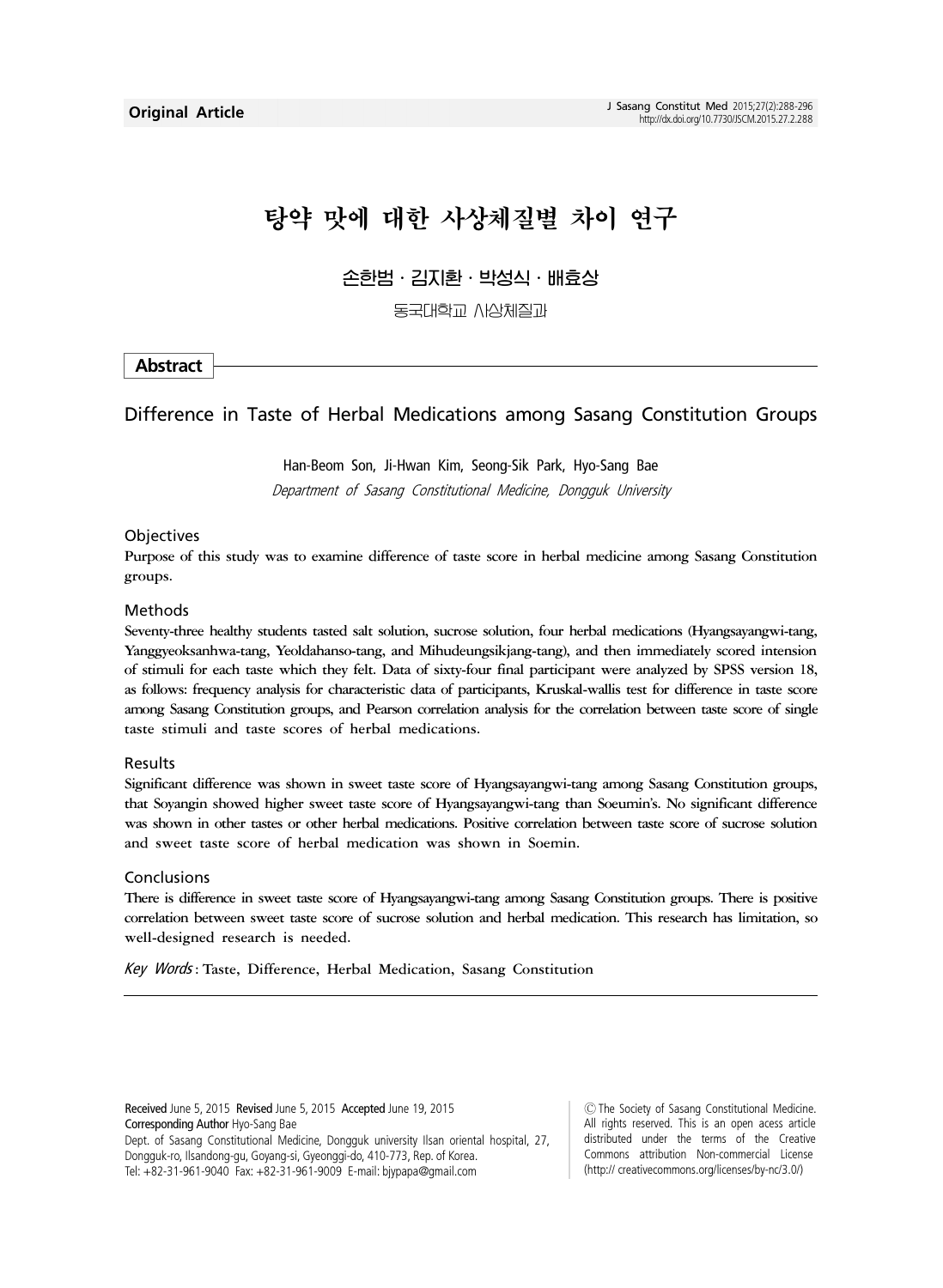#### Ⅰ. 緖 論

탕약은 여러 가지 맛의 약재 성분이 섞여있는 복합 적인 용액으로, 사람에 따라서 그리고 증상에 따라서 같은 탕약의 맛을 다르게 느끼는 현상을 임상에서 자 주 관찰할 수 있고, 맛에 대한 주관적 평가가 좋으면 탕약에 대한 순응도를 높게 평가하기도 한다.

사상의학에서는 체질마다 생리가 다르고, 그에 따 라 나타나는 병증 치료를 위한 처방 또한 각 체질마다 다르게 구성하고 있는데, 각기 다른 체질 처방을 복용 하였을 때 맛에 대한 주관적 평가가 같지 않음을 예상 해 볼 수 있다. 기존 연구에서는 아직 까지 탕약 맛에 대한 연구 사례를 찾아 볼 수 없었다. 또한 사상체질별 로 음식에 대한 선호도나 맛에 대한 선호도를 연구한 경우는 있었지만<sup>12</sup> 사상체질에 따라 탕약의 맛을 어떻 게 느끼는가에 대한 연구 또한 찾아 볼 수 없었다. 이에 우리는 사상체질에 따라 체질처방에 대해 어떻 게 맛을 느끼는지에 대하여 살펴보고자 하였다.

## Ⅱ. 硏究對象 및 方法

## 1.-연구대상

본 연구는 질병이 없이 건강한 상태에 있는 동국대 한의학과 재학생 73명을 대상으로 행해졌다. 연구과 정에서 체질진단 설문지와 한약 맛 평가 설문지를 모 두 완료하지 못한 자는 연구에서 제외되었고, 최종적 으로 분석된 대상자는 64명이었다.

## 2.-연구방법

# 1)-맛 측정 방법

한가지 맛에 대한 반응을 살피기 위한 단일시약으 로서 단맛과 짠맛의 시약을 제조하였으며, 물을 용매 로 하여 짠맛 시약은 NaCl 1mol/L, 단맛 시약은 Sucrose 1mol/L 의 농도가 되도록 제조하여 섭씨 4도의 냉장고 에서 보관하였다가 실험을 진행하기 30분 전에 꺼내 어 이송하였다.

모든 대상자가 동일 장소, 동일시간에 짠맛시약과 단맛시약을 맛보고 평가하였는데, 짠맛 시약을 맛 본 후에 바로 0.5cm 간격으로 수직선이 표시된 10cm 길 이의 직선이 그려진 평가 설문지에 맛의 강도를 표시 하게 하였고, 이어서 약 10분간의 간격을 두어 단맛 시약을 맛보게 한 후 같은 방법으로 맛의 강도를 표시 하게 하였다. 이를 추후 계측하여 10점 만점의 점수로 수치화한 후 '맛 점수 (Taste Score)'로 정의하였다. 사상체질처방 중에서 각 사상인의 대표적인 리병

약인 소음인 향사양위탕, 소양인 양격산화탕, 태음인 열다한소탕, 태양인 미후등식장탕을 실험에 사용하였 고, 각 처방의 구성과 용량은 『東醫壽世保元 辛丑 本에 근거하였다. 각 탕약은 2첩3포를 기준으로 1포 당 120cc가 되도록 전기약탕기를 사용하여 1제씩 전탕 하였으며, 실험을 진행하기 30분 전에 전탕 및 포장이 완료되도록 하고 준비가 끝나는 즉시 평가 장소로 옮 겨 실험에 사용하였다.

모든 대상자는 동일 장소, 동일 시간에 탕약을 맛보 고 맛을 평가하였는데, 제조된 탕약 10cc를 입에 잠시 머금은 후 삼키자마자 곧바로 0.5 cm 간격으로 수직선 이 표시된 10 cm 길이의 직선이 그려진, 주관적 맛 평가 설문지에 쓴맛, 신맛, 단맛, 매운맛, 짠맛의 다섯 가지 맛에 대해 느낀 강도를 표시하게 하였다. 이를 추후 계측하여 10점 만점의 점수로 수치화한 후 '맛 점수 (Taste Score)'로 정의하였고, 짠맛 시약과 단맛 시약은 1주일 마다 1가지 처방의 맛을 평가하여 총 4주간 4가지 탕약을 평가하도록 하였으며, 대상자들 에게 탕약의 이름과 순서에 대한 정보는 제공되지 않 았다.

# 2)-사상체질진단

체질 진단을 위해 QSCCⅡ 설문지를 작성하게 하였 고, 이 결과에 따라 대상자의 사상체질이 분류되었다. QSCCⅡ 방식으로 진단이 명확하지 않은 경우 사상체 질 전문의가 체질판별을 재검토 하여 진단하였다. 본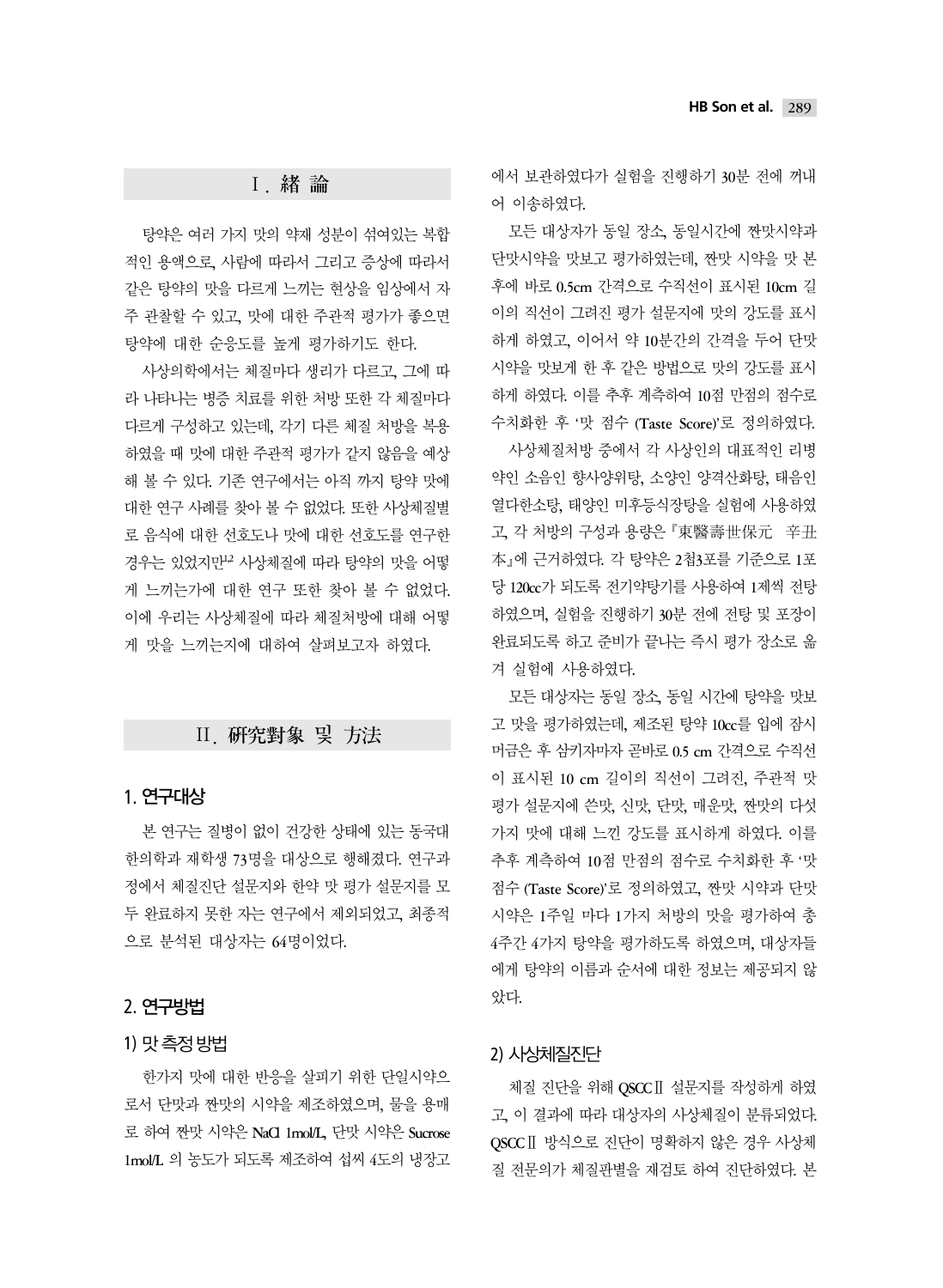| Age (year)   | Mean  | <b>SD</b> |
|--------------|-------|-----------|
|              | 25.45 | 4.98      |
| Gender       |       | %         |
| Male         | 33    | 51.6      |
| Female       |       | 48.4      |
| Constitution |       | %         |
| Soeumin      | 27    | 42.2      |
| Soyangin     | 22    | 34.4      |
| Taeeumin     |       | 23.4      |
| Taeyangin    |       |           |

Table 1. Characteristic Data of Participants

Table 2. Differences among Sasang Constitution Groups in Taste Score of Sucrose Solution and Salt Solution

| Solution         | The whole subject<br>$(N=64)$ | Soeumin<br>$(N=27)$ | Soyangin<br>$(N=22)$ | Taeeumin<br>$(N=15)$ |       |
|------------------|-------------------------------|---------------------|----------------------|----------------------|-------|
| Salt<br>solution | $3.52 \pm 2.66$               | $3.91 \pm 2.90$     | $2.96 \pm 2.54$      | $3.64 \pm 2.37$      | 0.456 |
| Sucrose solution | $3.96 \pm 2.26$               | $4.47 \pm 2.21$     | $3.30\pm2.04$        | $4.00 \pm 2.52$      | 0.202 |

\*p < 0.05, Data are expressed by Mean±SD

연구대상자에서는 태양인으로 판별된 대상자는 없었 다.

# 3)-자료의 분석

측정된 데이터는 SPSS (IBM SPSS Inc. version 18)를 이용하여 분석하였다. 단일 시약의 짠맛과 단맛에 대 한 전체 대상자의 경향성과 체질에 따른 맛 정도 차이 를 분석하였고, 체질 탕약과 단일 시약의 맛의 상관관 계를 분석하였다. 또한 전체 대상자가 느끼는 탕약 맛 경향성과, 체질에 따라 탕약 맛에 대한 정도 차이 분석과, 5가지 맛에 대한 체질 간 차이를 분석하였다. 체질 간의 차이를 분석시에는 각 집단의 크기가 30 미만이고 정규분포를 만족하지 않아 비모수적 통계법 인 Kruskal-wallis 검정법을 사용했으며, 유의한 그룹에 대한 사후검증은 Bonferroni 교정법의 유의확률을 적 용한 Mann-Whitney 검정법을 사용하였다. 또한 단일 시약의 맛 점수와 탕약의 맛 점수에 대해 Pearson 방법 으로 상관분석을 시행하였다.

모든 통계처리 후의 결과는 p<0.05일 경우 통계적 으로 유의하다고 판단하였으며, Mann-Whitney 검정 법으로 사후검증한 결과는 Bonferroni 교정법을 적용 하여 p<0.0167일 경우 통계적으로 유의하다고 판단하 였다.

#### Ⅲ. 結 果

## 1.-대상자의 특성

최종 대상자 64명 중 남성이 33명 (51.6%), 여성이 31명 (48.4%)이었고, 평균연령은 25.45세였다. 사상체 질의 분포는 소음인이 27명으로 42.2%, 소양인이 22명 으로 34.4%, 태음인이 15명으로 23.4%이었다(Table 1).

## 2. 단일 시약에 대한 맛 결과

전체 대상자의 짠맛 점수의 평균은 3.52였고, 체질 별 짠맛 평균점수는 소음인이 3.91, 태음인이 3.64, 소 양인이 2.96으로 소음인이 높게 측정되었으나 통계적 유의성은 없었다. 단맛 점수는 전체 대상자 평균이 3.96이었고, 체질별 단맛 평균점수는 소음인 4.47, 태 음인 4.00, 소양인 3.30으로 소음인이 높게 측정되었으 나 통계적으로 유의하지는 않았다(Table 2).

## 3.-단일 시약의 맛과 탕약 맛의 상관성

체질에 따라 단일 시약의 짠맛에 대한 표현 강도가 탕약의 짠맛에 대한 표현 강도와 어떠한 관계가 있는 지 상관관계를 통한 분석결과, 향사양위탕에서 전체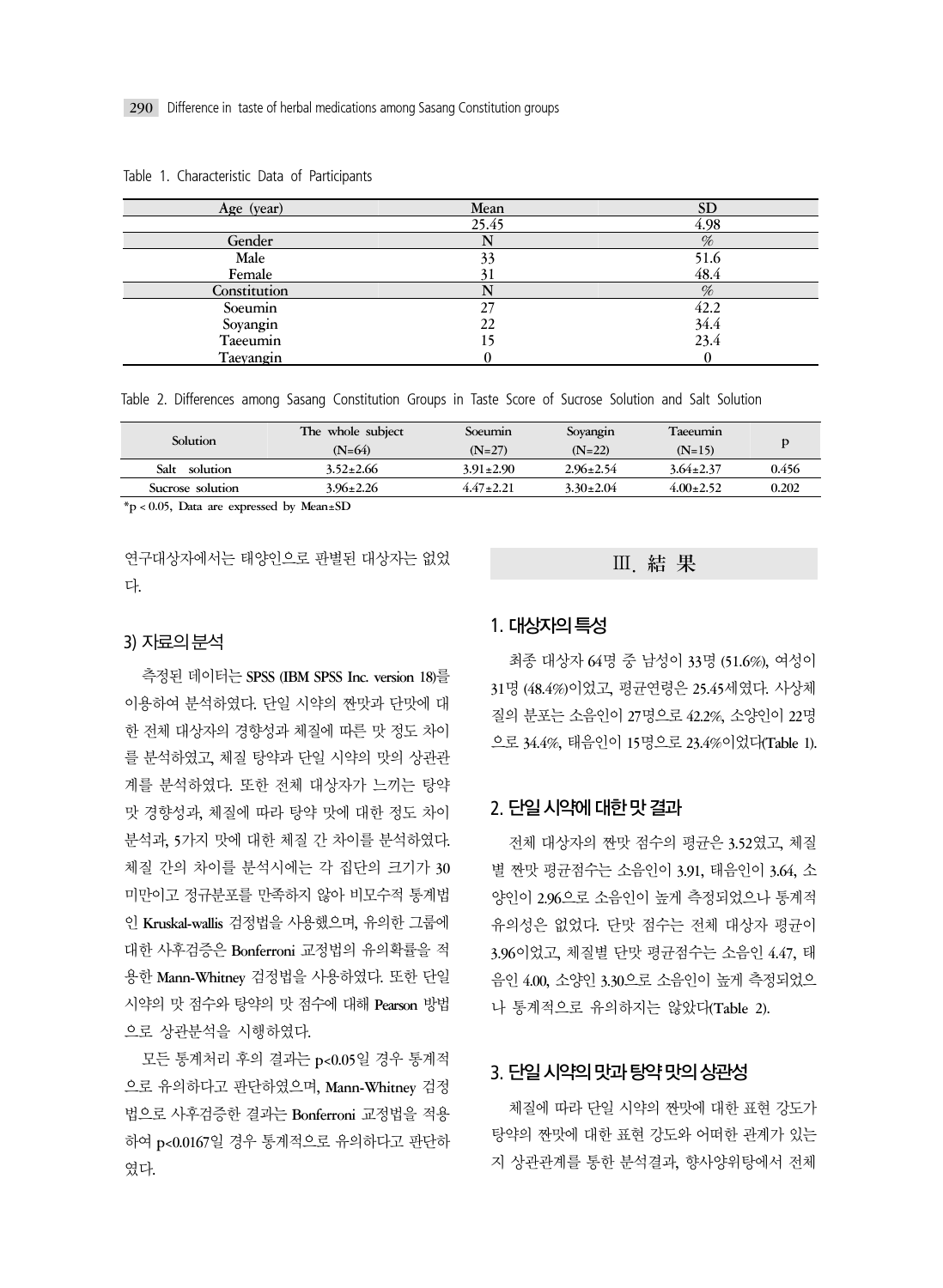| Herb Medications      | Soeumin<br>$(N=27)$ |       |          | Soyangin<br>$(N=22)$ |          | <b>Taeeumin</b><br>$(N=15)$ |          | The whole subject<br>$(N=64)$ |  |
|-----------------------|---------------------|-------|----------|----------------------|----------|-----------------------------|----------|-------------------------------|--|
|                       | r                   | D     | r        | D                    | r        | Þ                           |          | Þ                             |  |
| Hyangsayangwi-tang    | 0.176               | 0.381 | 0.138    | 0.541                | 0.189    | 0.5                         | 0.183    | 0.149                         |  |
| Yanggyeoksanhwa-tang  | $-0.232$            | 0.243 | 0.352    | 0.108                | $-0.391$ | 0.149                       | $-0.082$ | 0.518                         |  |
| Yeoldahanso-tang      | $-0.157$            | 0.433 | 0.164    | 0.466                | $-0.108$ | 0.703                       | $-0.032$ | 0.802                         |  |
| Mihudeungsikjang-tang | 0.145               | 0.471 | $-0.167$ | 0.459                | 0.181    | 0.518                       | 0.041    | 0.746                         |  |

#### Table 3. Correlation between Salt Taste Score of Salt Solution and Herb Medications

\*p<0.05, r = Pearson correlation coefficient

Table 4. Correlation between Sweet Taste Score of Sucrose Solution and Herb Medications

|       |          |          |          |          |          |          | The whole subject |  |
|-------|----------|----------|----------|----------|----------|----------|-------------------|--|
|       | $(N=27)$ |          | $(N=22)$ |          | $(N=15)$ |          | $(N=64)$          |  |
| r     | Þ        | r        | Þ        | r        |          |          |                   |  |
| 0.456 | $0.017*$ | 0.326    | 0.139    | 0.356    | 0.193    | 0.29     | 0.02              |  |
| 0.541 | $0.004*$ | 0.065    | 0.774    | $-0.273$ | 0.325    | 0.171    | 0.177             |  |
| 0.465 | $0.015*$ | $-0.279$ | 0.208    | $-0.061$ | 0.829    | 0.09     | 0.481             |  |
| 0.384 | $0.048*$ | 0.177    | 0.431    | 0.159    | 0.571    | 0.257    | 0.04              |  |
|       |          | Soeumin  |          | Soyangin |          | Taeeumin |                   |  |

\*p<0.05, r = Pearson correlation coefficient

#### Table 5. Taste Score of Herbal Medications

| Herbal Medication     | <b>Taste</b>  | Min     | Max  | $Mean \pm SD$   |
|-----------------------|---------------|---------|------|-----------------|
|                       | Soar          | 0.0     | 10.0 | $4.52 \pm 2.53$ |
|                       | <b>Bitter</b> | 0.0     | 9.0  | $3.45 \pm 2.36$ |
| Hyangsayangwi-tang    | Sweet         | 0.0     | 7.0  | $3.63 \pm 1.97$ |
|                       | Spicy         | 1.5     | 9.0  | $6.34 \pm 1.83$ |
|                       | Salt          | 0.0     | 10.0 | $2.74 \pm 2.54$ |
|                       | Soar          | 0.0     | 7.0  | $1.81 \pm 1.98$ |
|                       | <b>Bitter</b> | 1.5     | 10.0 | $7.13 \pm 2.04$ |
| Yanggyeoksanhwa-tang  | Sweet         | 0.0     | 5.0  | $0.77 \pm 1.01$ |
|                       | Spicy         | 0.0     | 5.5  | $1.02 \pm 1.48$ |
|                       | Salt          | $0.0\,$ | 7.5  | $2.33 \pm 2.20$ |
|                       | Soar          | 0.0     | 7.0  | $1.87 \pm 1.78$ |
|                       | <b>Bitter</b> | 1.0     | 9.0  | $4.59 \pm 2.04$ |
| Yeoldahanso-tang      | Sweet         | 0.0     | 6.0  | $1.83 \pm 1.74$ |
|                       | Spicy         | 0.0     | 5.0  | $1.52 \pm 1.48$ |
|                       | Salt          | $0.0\,$ | 8.5  | $2.73 \pm 2.36$ |
|                       | Soar          | 1.0     | 9.5  | $5.52 \pm 1.92$ |
|                       | <b>Bitter</b> | 0.0     | 7.0  | $1.59 \pm 1.59$ |
| Mihudeungsikjang-tang | Sweet         | 0.0     | 7.0  | $2.47 \pm 1.79$ |
|                       | Spicy         | 0.0     | 6.5  | $0.61 \pm 1.17$ |
|                       | Salt          | 0.0     | 8.0  | $2.44 \pm 2.08$ |

대상자 및 각 체질별로도 양의 상관관계를 보였으나, 유의한 결과를 나타내었다(p<0.05) (Table 4). 통계적 유의성은 찾을 수 없었다(Table 3).

단맛의 경우는 소음인에 있어서 단일 시약에서 단 맛을 높게 표현한 경우 각 탕약에서도 단맛을 높게 표현하는 양의 상관관계를 나타내었고, 통계적으로도

## 4. 전체 대상자의 탕<mark>약 맛 결과</mark>

각 탕약의 쓴맛, 신맛, 단맛, 매운맛, 짠맛의 맛 점수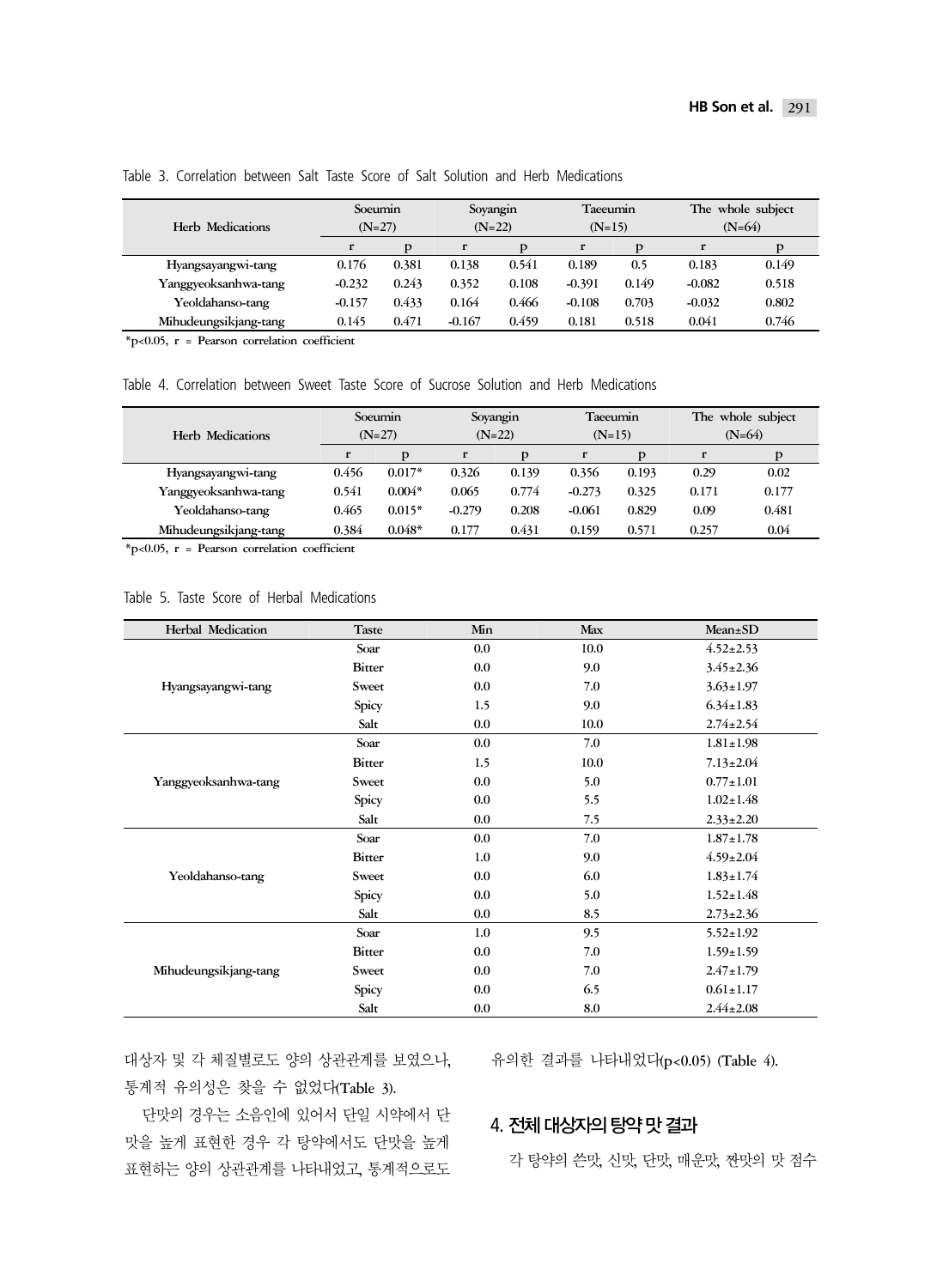를 분석한 결과 향사양위탕은 매운맛이 가장 높게 나타났고 뒤를 이어 신맛이 높게 나타났다. 양격산화 탕은 쓴맛이 가장 높았고 다른 맛과의 차이가 다른 탕약보다 높게 나타났다. 열다한소탕은 쓴맛이 가장 높았고, 뒤를 이어 짠맛이 높게 나타났다. 미후등식장 탕은 신맛이 가장 높았고, 뒤를 이어 단맛이 높았다 (Table 5).

## 5.-체질에 따른 탕약 맛 결과

탕약의 맛에 대한 체질적 차이를 분석한 결과, 향사 양위탕의 단맛에서만 체질적 차이가 확인되었는데 소 양인이 소음인 보다 더 높게 나타났고(p<0.05) 다른 맛의 경우에는 통계적으로 유의한 차이가 없었다. 한 편 모든 체질에서 향사양위탕은 매운 맛, 양격산화탕 은 쓴맛, 열다한소탕은 쓴맛, 미후등식장탕은 신맛이 가장 높은 맛 점수를 받아 전체를 대상으로 살펴본 결과와 같았지만, 탕약별로 가장 맛 점수가 낮은 맛은 체질마다 달랐다. 향사양위탕의 경우 소음인은 단맛 과 짠맛의 점수가 가장 낮았고 소양인은 짠맛, 태음인 은 쓴맛의 점수가 가장 낮았다. 양격산화탕의 경우 소음인과 소양인은 단맛의 점수가 가장 낮았지만 태 음인은 매운맛의 점수가 가장 낮았다. 열다한소탕과 미후등식장탕은 모든 체질에서 매운 맛의 점수가 가 장 낮았다(Table 6).

한 탕약의 5가지 맛의 맛 점수를 모두 합하여 체질 에 따른 차이가 있는지 분석한 결과, 향사양위탕은 소양>소음>태음, 양격산화탕은 소양>소음>태음, 열 다한소탕은 소음>소양>태음, 미후등식장탕은 소양> 태음>소음의 순으로 높았지만 통계적으로 유의한 차 이는 보이지 않았다(Table 7).

4가지 탕약에 대한 5가지 맛의 점수를 같은 맛 별로 총합한 점수가 체질별로 차이가 있는지 분석한 결 과, 쓴맛 점수는 소음>소양>태음의 순으로 높았고, 신맛과 단맛과 매운맛 점수는 소양>소음>태음의 순 으로 높았고, 짠맛 점수는 태음>소음>소양의 순서

Table 6. Differences among Sasang Constitution Groups in Taste Score of Herbal Medications

|                       |               | Soeumin           | Soyangin                     | Taeeumin             |              |
|-----------------------|---------------|-------------------|------------------------------|----------------------|--------------|
| Herb-med              | Taste         | $(N=27)$          | $(N=22)$                     | $(N=15)$             | $\mathbf{p}$ |
|                       | Soar          | $4.02 + 2.68$     | $5.34 \pm 2.44$              | $4.23 \pm 2.20$      | 0.288        |
|                       | <b>Bitter</b> | $4.07 \pm 2.74$   | $3.39 \pm 2.10$              | $2.40 \pm 1.63$      | 0.147        |
| Hyangsayangwi-tang    | Sweet         | $3.13 \pm 2.02^a$ | $4.48 \pm 1.86$ <sup>b</sup> | $3.30 \pm 1.73^{ab}$ | $0.043*$     |
|                       | Spicy         | $6.72 \pm 1.85$   | $5.75 \pm 2.02$              | $6.50 \pm 1.30$      | 0.150        |
|                       | Salt          | $3.13 \pm 2.57$   | $2.30 \pm 2.73$              | $2.70 \pm 2.24$      | 0.416        |
|                       | Soar          | $1.65 \pm 2.02$   | $2.18 \pm 2.35$              | $1.53 \pm 1.20$      | 0.731        |
|                       | <b>Bitter</b> | $7.32 \pm 1.72$   | $7.14 \pm 2.14$              | $6.80 \pm 2.47$      | 0.869        |
| Yanggyeoksanhwa-tang  | Sweet         | $0.74 \pm 0.97$   | $0.84 \pm 1.20$              | $0.73 \pm 0.80$      | 0.955        |
|                       | Spicy         | $0.76 \pm 1.26$   | $1.66 \pm 1.85$              | $0.57 \pm 0.84$      | 0.088        |
|                       | Salt          | $2.24 \pm 2.47$   | $2.00 \pm 1.91$              | $2.97 \pm 2.07$      | 0.329        |
|                       | Soar          | $1.91 \pm 1.76$   | $2.05 \pm 2.08$              | $1.53 \pm 1.33$      | 0.863        |
|                       | <b>Bitter</b> | $4.69 \pm 1.88$   | $4.91 \pm 2.25$              | $3.93 \pm 1.97$      | 0.461        |
| Yeoldahanso-tang      | Sweet         | $1.96 \pm 1.79$   | $1.91 \pm 1.96$              | $1.47 \pm 1.27$      | 0.787        |
|                       | Spicy         | $1.52 \pm 1.37$   | $1.61 \pm 1.64$              | $1.37 \pm 1.51$      | 0.828        |
|                       | Salt          | $2.96 \pm 2.61$   | $2.18 \pm 1.97$              | $3.10 \pm 2.42$      | 0.641        |
|                       | Soar          | $5.39 \pm 1.61$   | $5.80 \pm 2.18$              | $5.33 \pm 2.13$      | 0.675        |
| Mihudeungsikjang-tang | <b>Bitter</b> | $1.44 \pm 1.38$   | $1.36 \pm 1.69$              | $2.17 \pm 1.78$      | 0.216        |
|                       | Sweet         | $2.56 \pm 1.65$   | $2.30 \pm 2.03$              | $2.57 \pm 1.77$      | 0.669        |
|                       | Spicy         | $0.35 \pm 0.52$   | $1.02 \pm 1.79$              | $0.47 + 0.64$        | 0.707        |
|                       | Salt          | $2.46 \pm 2.35$   | $2.57 \pm 2.13$              | $2.20 \pm 1.56$      | 0.907        |

\*p<0.05, Data are expressed by Mean±SD a, b : The figures sharing the same alphabet subscript in the line of each index were not statistically significant with each other.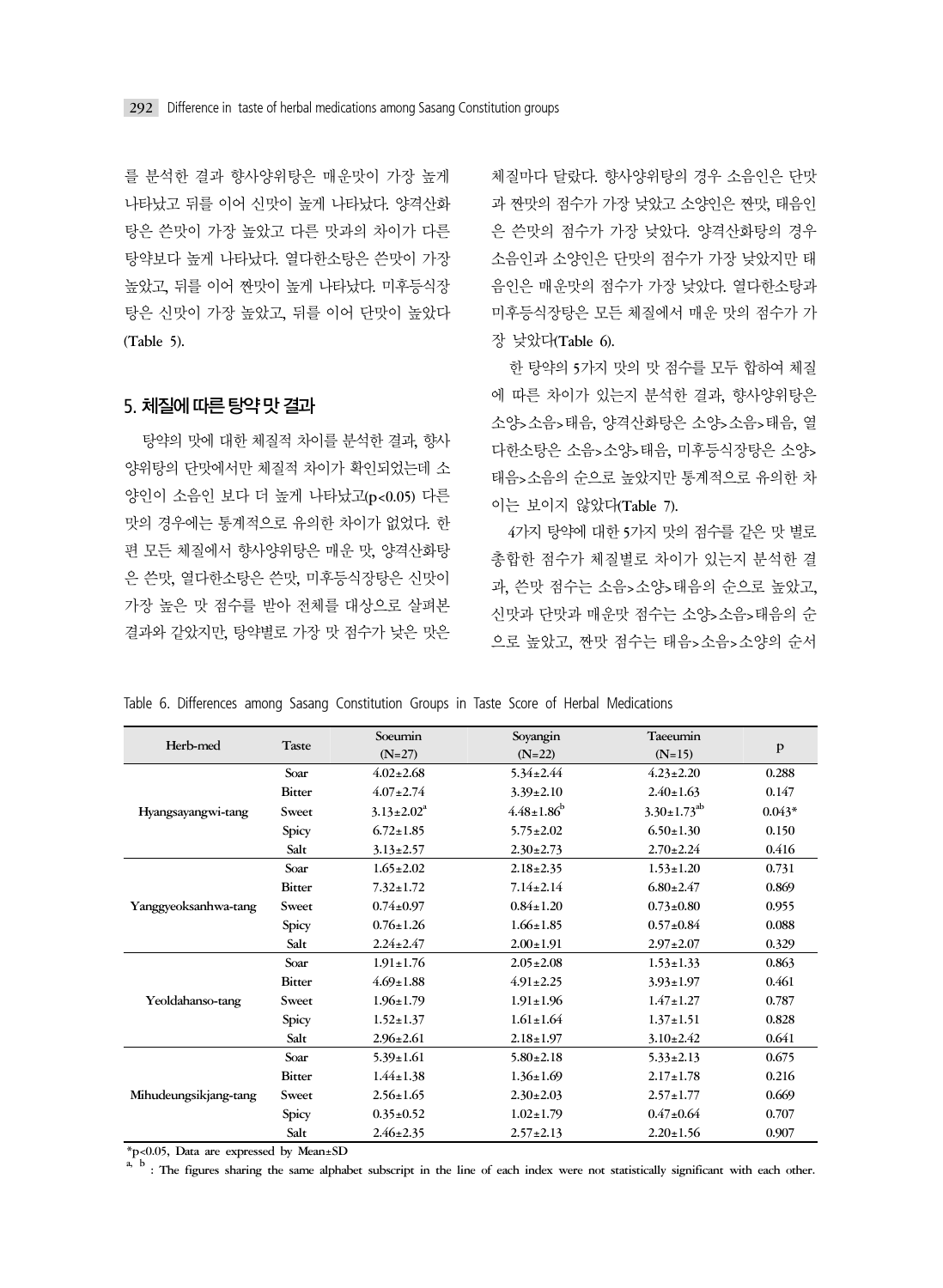|                       | Soeumin<br>$(N=27)$ | Soyangin<br>$(N=22)$ | Taeeumin<br>$(N=15)$ | Þ     |
|-----------------------|---------------------|----------------------|----------------------|-------|
| Hyangsayangwi-tang    | $21.07 \pm 5.33$    | $21.25 \pm 5.92$     | $19.13 \pm 4.02$     | 0.468 |
| Yanggyeoksanhwa-tang  | $12.70 \pm 4.98$    | $13.82 \pm 5.55$     | $12.60 \pm 3.49$     | 0.705 |
| Yeoldahanso-tang      | $13.04 \pm 4.74$    | $12.66 \pm 5.51$     | $11.40 \pm 4.36$     | 0.605 |
| Mihudeungsikjang-tang | $12.20 \pm 3.96$    | $13.05 \pm 5.59$     | $12.73 \pm 4.26$     | 0.850 |
| Total                 | $59.02 \pm 11.68$   | $60.77 \pm 17.73$    | $55.87 \pm 11.55$    | 0.730 |

Table 7. Differences among Sasang Constitution Groups in Taste Score of Herbal Medications : Summed Score of Each Herbal Medication

\*p<0.05, Data are expressed by Mean±SD

Table 8. Differences among Sasang Constitution Groups in Taste Score of Herbal Medications : Summed Score of Each Taste

|        | Soeumin          | Soyangin         | Taeeumin         |       |
|--------|------------------|------------------|------------------|-------|
|        | $(N=27)$         | $(N=22)$         | $(N=15)$         | Þ     |
| Soar   | $12.96 \pm 4.50$ | $15.36 \pm 6.22$ | $12.63 \pm 4.66$ | 0.400 |
| Bitter | $17.52 \pm 4.62$ | $16.80 \pm 4.58$ | $15.30 \pm 5.46$ | 0.672 |
| Sweet  | $8.39 \pm 4.70$  | $9.52 \pm 4.41$  | $8.07 \pm 3.60$  | 0.532 |
| Spicy  | $9.35 \pm 2.51$  | $10.05 \pm 5.02$ | $8.90 \pm 2.86$  | 0.791 |
| Salt   | $10.80 + 6.14$   | $9.05 \pm 5.31$  | $10.97 + 4.17$   | 0.332 |

\*p<0.05, Data are expressed by Mean±SD

로 높았지만 통계적으로 유의한 차이는 보이지 않았 다(Table 8).

#### Ⅳ. 考 察

맛은 구강 및 인두강에 주로 분포하는 수용체가 맛 자극을 전기신호로 변환하여 7번, 9번, 10번 뇌신경 을 통해 전달되는데, 맛 수용체가 전달하는 맛은 단맛, 쓴맛, 신맛, 짠맛, 감칠맛이며', 매운맛은 매운맛 성분 이 통각 수용체의 온도 역치를 낮추어 유발된 감각이 지만<sup>4</sup> 향신료 등의 음식에 널리 포함된 자극이기 때문 에 흔히 맛의 종류 중 하나로 취급되고 있다.

味에 대해서 동무 이제마는 『東醫壽世保元 辛 丑本』 '擴充論」이서 개념적인 표현으로 "樂性"과 연관 지어 설명하고 있고1), 『東武遺稿』 照論 』에

서 '馨臭液味'라는 약성에 대한 설명이 있으며2), 『東 醫壽世保元四象草本卷』「卷之二 病變 第五統 7 에서 소양인이 중병을 앓는 도중에 입맛이 없다가 갑자기 입맛이 나서 음식을 많이 먹게 되면 괴증이라 하여3) 평소 증상을 살필 때 입맛에 대한 관찰을 하는 기록은 찾아 볼 수 있으나, 체질에 따라 맛을 어떻게 느끼는지에 대한 이론적 설명은 찾아 볼 수 없다.

본 연구에서는 체질별로 사상체질처방에 대한 맛 을 어떻게 느끼는 지를 살펴보고자 하였는데, 질병이 없이 건강한 상태에 있는 동국대 한의과대학 재학생 73명을 대상으로, 단일 시약인 짠맛과 단맛에 대한 전체 대상자의 경향성과 체질에 따른 맛 정도 차이를 분석하였고, 단일 시약의 맛과 체질 탕약과 맛의 상관 성을 확인하였다. 각 사상인의 대표적인 리병약인 소 음인 향사양위탕, 소양인 양격산화탕, 태음인 열다한 소탕, 태양인 미후등식장탕을 맛보게 한 뒤, 5가지 맛

<sup>1) 『</sup>東醫壽世保元 辛丑本』 3-1. (중략) 少陰人 樂性深確 而喜情促急, 樂性深確者 少陰之口 察於地方 而樂衆 人之相保也 樂性 非他 味也. 喜情促急者 少陰之肝 行於黨與 而喜別人之助己也 喜情 非他 喜也.

<sup>2) 『</sup>東武遺稿』 10-2. 四藥之於四臟也 馨歸於肺 臭歸於脾 液歸於肝 味歸於腎.

<sup>3) 『</sup>東醫壽世保元四象草本卷』 10-13. 少陽人重病中 無口 味 忽大飽食 有口味者 此壞症也, 循衣摸床 諸般凶症 不遠皆偏而必死 但稍稍小食吉兆也.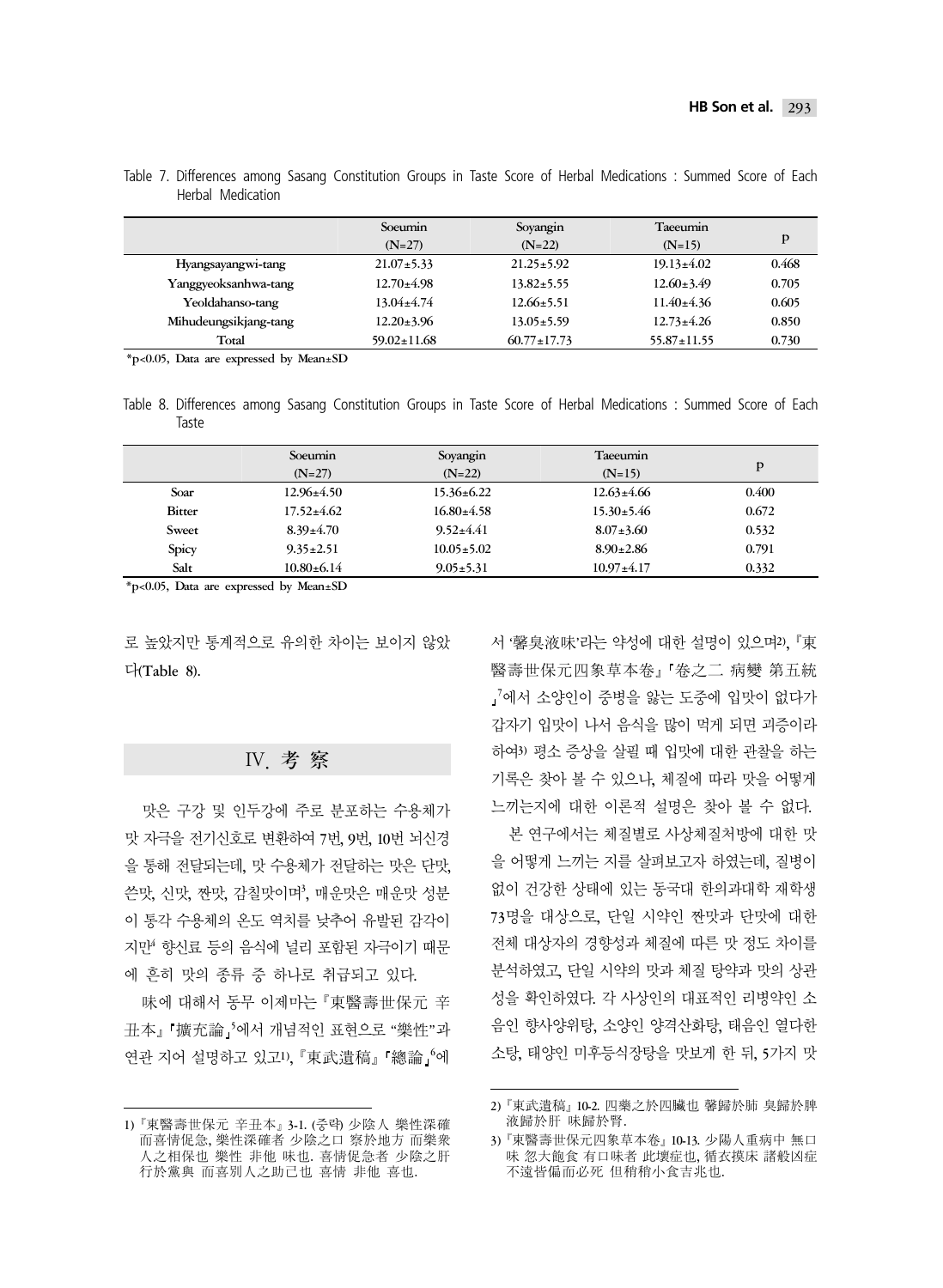인 신맛, 쓴맛, 단맛, 매운맛, 짠맛에 대해 10점 만점 척도로 측정하였고, 측정결과를 제대로 표시하지 않 았거나 체질설문지를 완료하지 않은 자를 제외하고 총 64명의 대상자를 분석하였다.

단일 시약의 맛 중 짠맛은 소음인, 태음인, 소양인 순으로 소음인이 가장 강하게 느꼈고, 단맛의 경우도 소음인, 태음인, 소양인 순으로 단일 맛에 있어서는 소음인이 가장 강하게 표현하며 소양인이 가장 약하 게 나타났으나 통계적으로는 차이가 없었다. 또한 단 일 맛에 있던 체질적 평균차이는 탕약의 복합적인 맛 에서 개별적인 맛의 강도를 표현한 정도차이에 있어 서는 다른 결과를 보였는데, 향사양위탕과 양격산화 탕의 경우는 단맛에 있어서 소양인이 소음인보다 높 게 표현하였고, 미후등식장탕의 경우 짠맛에 있어서 소양인이 소음인보다 높게 나타났다(Table 6). 이는 단 일 맛에 대한 강도표현과 복합적인 맛에 있어서 단일 맛에 대한 강도표현의 상관성이 다르게 나타나는 것 을 알 수 있었으나, 상관성에 있어서는 추후 연구가 필요하다. 다만 짠맛을 많이 느끼는 경우 탕약에 있어 서도 짠맛을 많이 느끼는지에 대한 상관성 분석에서 는 통계적으로 유의하지 않았고, 단맛의 경우 소음인 에 있어서 양의 상관관계가 통계적 유의성이 있는 것 으로 분석되어, 단일 시약에서 단맛을 강하게 표현하 는 경우 복합적인 탕약에 있어서 단맛 또한 강하게 표현하는 것을 알 수 있었다.

각 탕약의 맛에 있어서는 최저값과 최고값의 차이 가 크게 나타났고, 맛 점수 평균이 2 이상인 경우에는 표준편차도 대부분 2점을 넘겨 맛을 주관적으로 평가 한 점수가 서로 비슷하지 않아 개인마다 차이를 보이 는 것을 알 수 있었다. 특히 각 탕약에서 가장 두드러지 는 맛은 대부분의 사람이 어느 정도 높은 점수를 줄 것으로 기대할 수 있으나, 최저값이 1점에서 1.5점으 로 매우 낮은 점수도 존재하여 사람에 따라 탕약의 맛을 느끼는 정도나 기준이 다르다는 것을 확인할 수 있었다.

각 탕약의 5가지 맛 점수를 분석한 결과 향사양위 탕은 매운맛, 양격산화탕은 쓴맛, 열다한소탕은 쓴맛, 미후등식장탕은 신맛이 가장 높게 나타났다. 각 탕약 의 맛은 구성하고 있는 약재가 가진 맛이 복합적으로 구성되어 나타날 것으로 생각되는데, 『東醫寶鑑』 湯液編』및 『本草綱目』에 있는 약재의 氣味를 참 고하여 살펴보면 소음인 향사양위탕은 辛味 5종(半 夏 乾薑 砂仁 白荳蔲 生薑), 甘味 5종(人蔘 白朮 甘草 山査肉 大棗), 苦味 3종(白朮 白芍藥 陳皮), 酸味 2종(白芍藥 山査肉), 鹹味 1종(香附子)으로 구성되어 있다.

소양인 양격산화탕은 苦味 4종(連翹 山梔子 知 母 荊芥), 辛味 4종(薄荷 石膏 防風 荊芥), 甘味 4종(生地黃 忍冬藤 石膏 防風)이고, 鹹味와 酸味 는 없었다. 용량이 8g으로 다른 약보다 용량이 많은 生地黃 忍冬藤 連翹는 甘味와 苦味를 가지는 것 으로 나타났다.

태음인 열다한소탕은 辛味 4종(藁本 蘿葍子 桔 梗 白芷), 苦味 3종(黃芩 藁本 升麻), 甘味 3종(葛 根 蘿葍子 升麻), 酸味와 鹹味는 없었다. 용량이 16g으로 가장 많은 葛根은 甘味, 그 다음으로 용량이 8g으로 많은 黃芩과 藁本은 苦味를 가진 것으로 나 타난다.

태양인 미후등식장탕은 甘味 5종(葡萄根 蘆根 櫻桃肉 松花 杵頭糠), 酸味 2종(獼猴藤 木瓜), 苦 味 1종(五加皮), 辛味 1종(五加皮)이었으며, 鹹味 는 없었다. 용량이 16g으로 가장 많은 獼猴藤은 酸甘 味, 그 다음으로 용량이 8g으로 많은 木瓜는 酸味, 葡萄根은 甘味를 가진 것으로 나타난다.

氣味論 상의 味와 약재의 수를 바탕으로 생각해 보면 소음인 향사양위탕은 단맛과 매운맛이 가장 강 하고, 쓴맛 신맛 짠맛의 순으로 나타날 것으로 생각되 나, 본 연구에서 대상자들은 매운맛이 가장 강하게 표현하였고 신맛이 뒤를 이었고, 쓴맛 단맛 짠맛은 비교적 약하게 나타났다. 소양인 양격산화탕은 약재 구성으로 보면 쓴맛, 매운맛, 단맛이 많고, 신맛과 짠 맛은 없을 것으로 생각되나, 맛 점수에서 쓴맛이 가장 강하게 나타났고, 짠 맛이 다음으로 높게 나타났다. 태음인 열다한소탕은 약재 구성상 단맛과 쓴맛이 강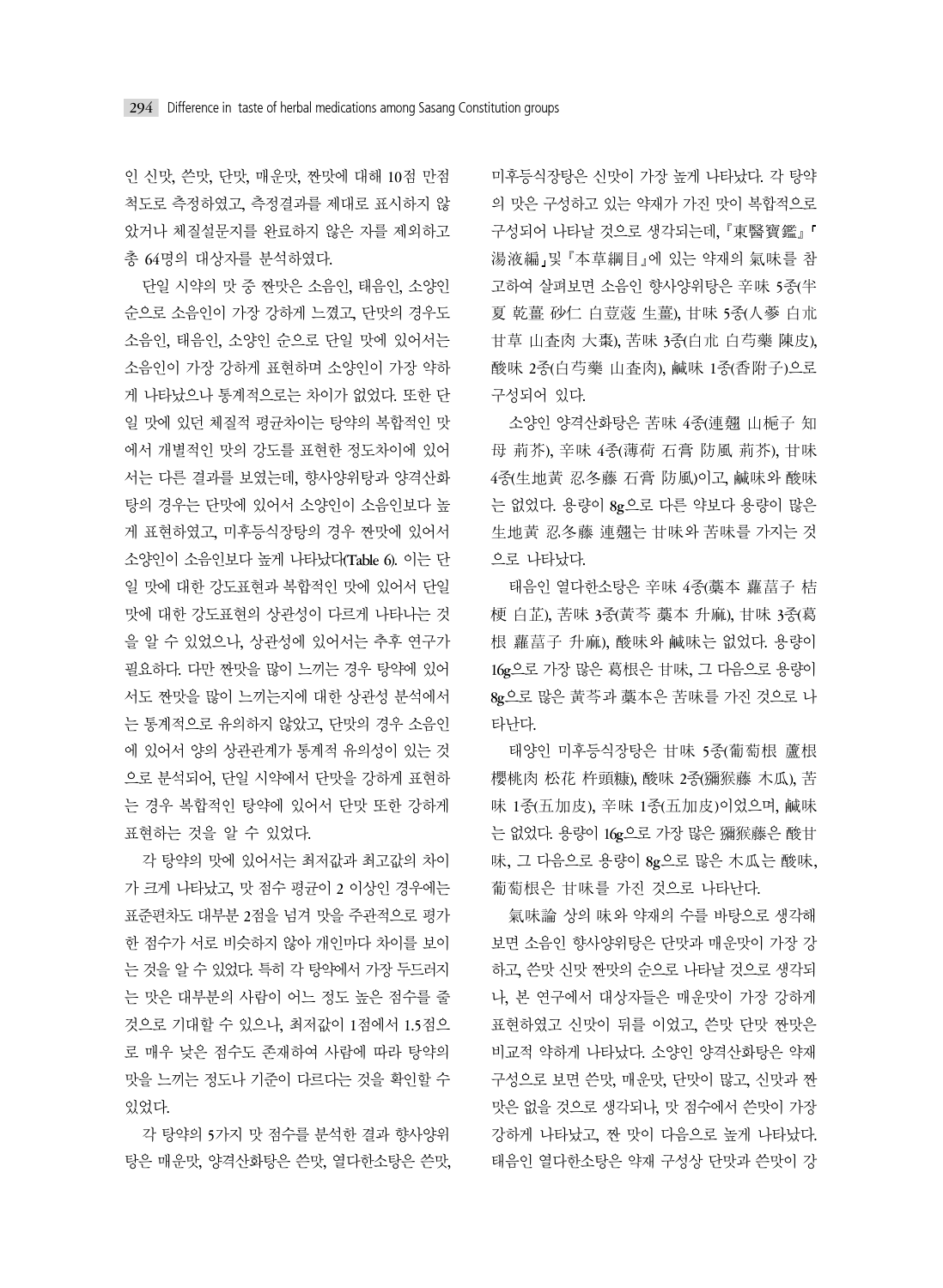하고 매운맛과 신맛은 약하며 짠맛은 없을 것으로 생 각되나, 맛 점수에서 쓴맛이 가장 강하게 나타났고 짠맛이 뒤를 이었다. 태양인 미후등식장탕은 신맛과 단맛이 강하고 쓴맛과 매운맛은 약하며 짠맛은 없을 것으로 생각되는데, 맛 점수에서 신맛이 가장 강하게 나타났고 단맛과 짠맛이 뒤를 이었고, 매운맛이 가장 적었다.

각 탕약에서 가장 두드러지는 맛은 약재 구성과 어느 정도 일치하였으나, 맛 강도의 순서는 다르게 나타났고, 모든 탕약에서 鹹味를 가진 약재는 거의 없었음에도 짠맛이 평균 2점 이상으로 나타났다. 다양 한 맛이 섞이게 되면 각각의 맛 성분들의 농도나 구체 적인 맛 성분의 종류에 따라 맛 성분 간의 화학적인 작용, 맛 수용체에 대한 간섭, 신호의 전달통로 차이 등으로 인해 인체가 인지하는 맛의 강도가 섞이기 전 의 단일한 맛의 강도와는 다르게 변하게 되는데, 당약 은 다양한 성분과 맛이 혼합되었으므로 개별 약재의 맛이 탕전 과정 및 맛의 인지과정에서 변형되어 이와 같은 결과가 나타났을 수 있다. 또한 기미론의 味는 맛의 특징은 제시하고 있지만 맛의 강도는 나타내지 않고 있으며, 기미론은 약재의 방향성과 효능을 설명 하는 방법론의 하나로 실제의 맛이 아니라 약재의 효 능에 五味를 맞추어서 기술된 부분도 있음을 고려해 야 한다.

각 체질에서도 향사양위탕은 매운 맛, 양격산화탕 은 쓴맛, 열다한소탕은 쓴맛, 미후등식장탕은 신맛이 가장 높은 맛 점수를 받아 전체를 대상으로 살펴본 결과와 같았지만, 체질에 따라 탕약의 맛을 느끼는 데 차이가 나는 부분은 가장 덜 느끼는 맛으로, 향사양 위탕의 경우 소음인은 단맛과 짠맛을 가장 적게 느꼈 지만, 소양인은 짠맛을, 태음인은 쓴맛을 가장 적게 느꼈다. 양격산화탕의 경우 소음인과 소양인은 단맛 을 가장 적게 느꼈지만 태음인은 매운맛을 가장 덜 느꼈고, 미후등식장탕과 열다한소탕은 모든 체질이 매운 맛을 가장 적게 느끼는 것으로 나타났다. 다만 이러한 결과는 통계적으로 유의한 차이를 보이지는 않았다.

탕약에 있어서는 향사양위탕의 단맛에서만 소양인 이 소음인 보다 높게 나타났다. 쓴맛, 신맛, 짠맛과 단맛이 섞이게 되면 단맛은 다른 맛을 억제하고 두드 러지게 나타나는 경향성을 보이는데?, 탕약 안에서의 여러 가지 맛 중 향사양위탕의 단맛에 대해 소양인이 보다 민감하게 반응한 것을 알 수 있다. 진'의 연구에 의하면 태음인과 소양인은 매운맛을 선호하고 태양 인과 소음인은 단맛을 선호하는 경향이 있고, 박의 연구에 의하면 여대생의 맛 선호도에서 소양인은 태 음인보다 매운맛을 선호하며, 소음인은 단맛을, 태음 인은 매운맛과 단맛을 선호했다. 이러한 기존 보고들 은 소양인이 소음인 향사양위탕에서 다른 체질에 비 해 단맛을 더 잘 느꼈다는 이번 연구 결과와는 다르지 만, 실제로 맛을 보지 않고 설문지를 통한 선호도를 조사한 것으로 본 연구와 동일한 척도와 신뢰도를 가졌다고 보기는 어려우며, 맛에 대한 선호도가 높다 고 해서 맛의 강도를 평가하는 점수도 비례하여 높을 것이라고는 확정할 수 없기 때문에 현재로서는 기존 의 연구와 본 연구의 결과가 충돌하는 것인지는 확실 하지 않다.

본 연구는 주관적인 점수 산정의 방법으로 맛을 평가하였다는 점에서 한계가 있다. 맛 신호는 구강과 인두강에 주로 분포하는 맛 수용체에서 전기신호로 변환되어 후뇌의 전측뇌섬엽 (anterior insula)과 전두판 개 (frontal operculum)에 위치한 1차 맛 피질에 도달하 면 여기서 맛을 판단하여 하외측 안와 전두 피질 (caudolateral orbitofrontal cortex)에 위치한 2차 맛 피질 로 보내는데, 1차 맛 피질은 다른 감각 정보는 받아들 이지 않아 다른 감각에 상관없이 맛을 판별하지만, 2차 맛 피질은 다른 감각신경 및 운동신경과 연결되어 있어 1차 맛 피질에서 얻은 맛 정보와 다른 신경에서 얻은 시각, 후각, 포만감 등의 정보를 종합하여 행동이 나 감정, 맛에 대한 기호도를 결정하게 된다". 따라서 실제 대뇌에 전달된 미각신호의 강도는 같더라도 개 인마다 다른 맛의 선호도 등에 따라 맛을 평가하는 점수는 달라질 수 있어 본 연구에서의 맛 점수가 개인 이 느낀 미각의 강도를 객관적으로 반영하지 못했을